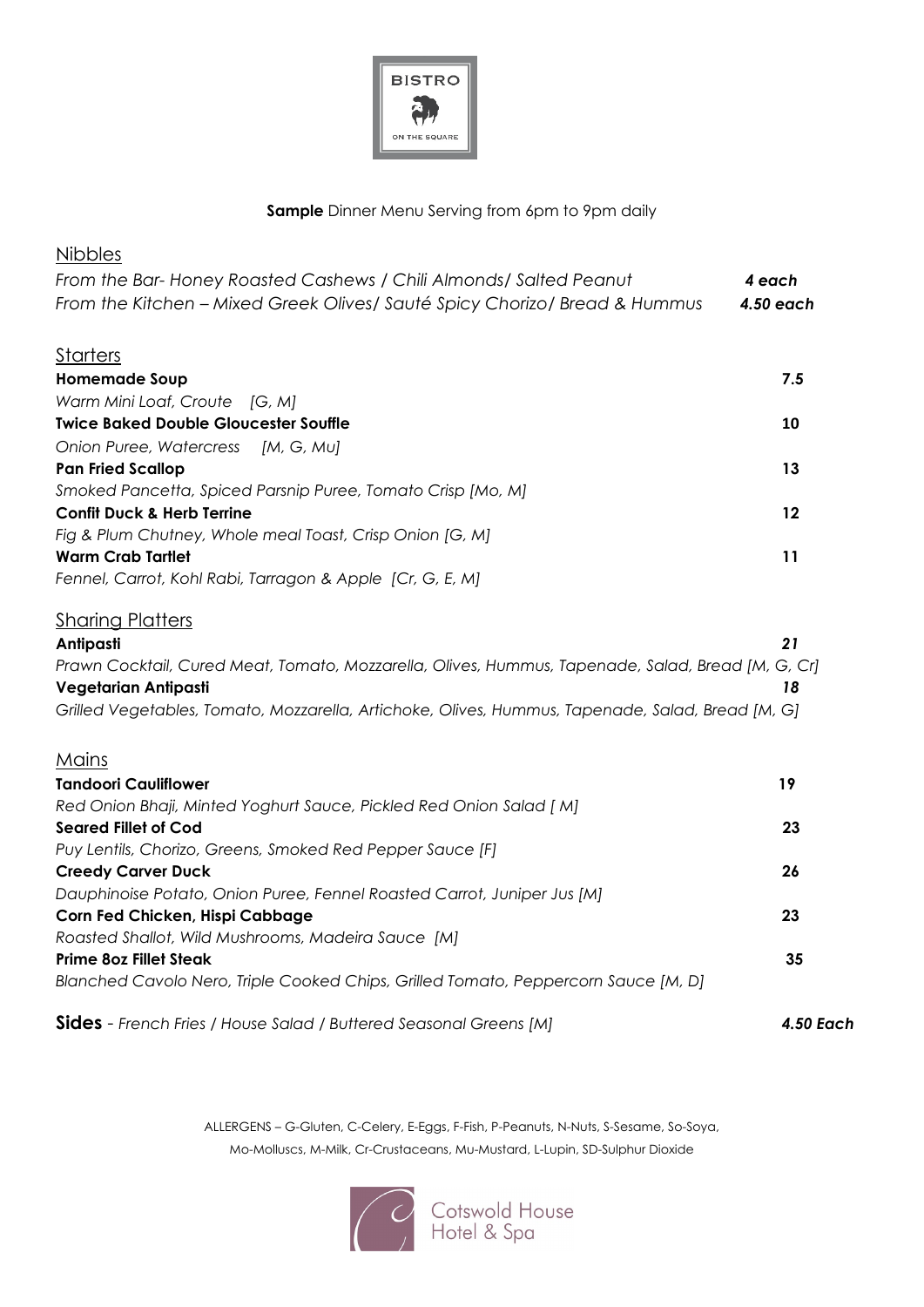

## **Example of the specials menu**

| <b>Isle of Wight Heritage Tomatoes</b>                             | 9.5  |
|--------------------------------------------------------------------|------|
| Bocconcini Mozzarella, Basil, Sea Salt Crostini [M, N, G]          |      |
| Grilled Cornish Mackerel                                           | 9    |
| Celeriac Remoulade , Pickled Beets, Wild Garlic Pesto [F, E,M]     |      |
| Local Wye Valley Asparagus                                         | 10   |
| Fried Duck Egg, Prosciutto, Watercress [E, M]                      |      |
| <b>Cote de Boeuf for Two to Share</b>                              | 25pp |
| Bearnaise Sauce, Grill Tomato & Mushroom, Fries [E, M]             |      |
| <b>Pan Fried Sea Bream</b>                                         | 22   |
| Mash Potato, Cauliflower Puree, Wilted Greens, Sauce Vierge [M, F] |      |
| <b>Thai Spiced King Prawn Linguine</b>                             | 19   |
| Chilli, Spring Onion, Coriander, Capers [M, Cr, G]                 |      |
| <b>Fillet of Pork, Prosciutto</b>                                  | 23   |
| Spinach, Chicken, Roasted Carrot, Red Cabbage [M, E]               |      |
| <b>Wild Turbot, Girolle Mushrooms</b>                              | 28.5 |
| Parmentier Potato, Baby Gem, Tarragon Butter Sauce                 |      |
|                                                                    |      |

#### **Sample Vegan & Vegetarian Menu**

### **Starters**

| Wild Mushroom On Toast                        | 8    |
|-----------------------------------------------|------|
| Shallot, Parsley, Lemon, Roquette Salad [G,M] |      |
| <b>Bread &amp; Olives</b>                     | 7    |
| Selection Of Breads, Hummus, Tapenade [G]     |      |
| <b>Grilled Vegetable Carpaccio</b>            | 8    |
| Tomato, Artichoke, Tomato Relish              |      |
| <b>Seasonal Soup</b>                          | 7.50 |
| Herb Oil, Croutes                             |      |

ALLERGENS – G-Gluten, C-Celery, E-Eggs, F-Fish, P-Peanuts, N-Nuts, S-Sesame, So-Soya, Mo-Molluscs, M-Milk, Cr-Crustaceans, Mu-Mustard, L-Lupin, SD-Sulphur Dioxide